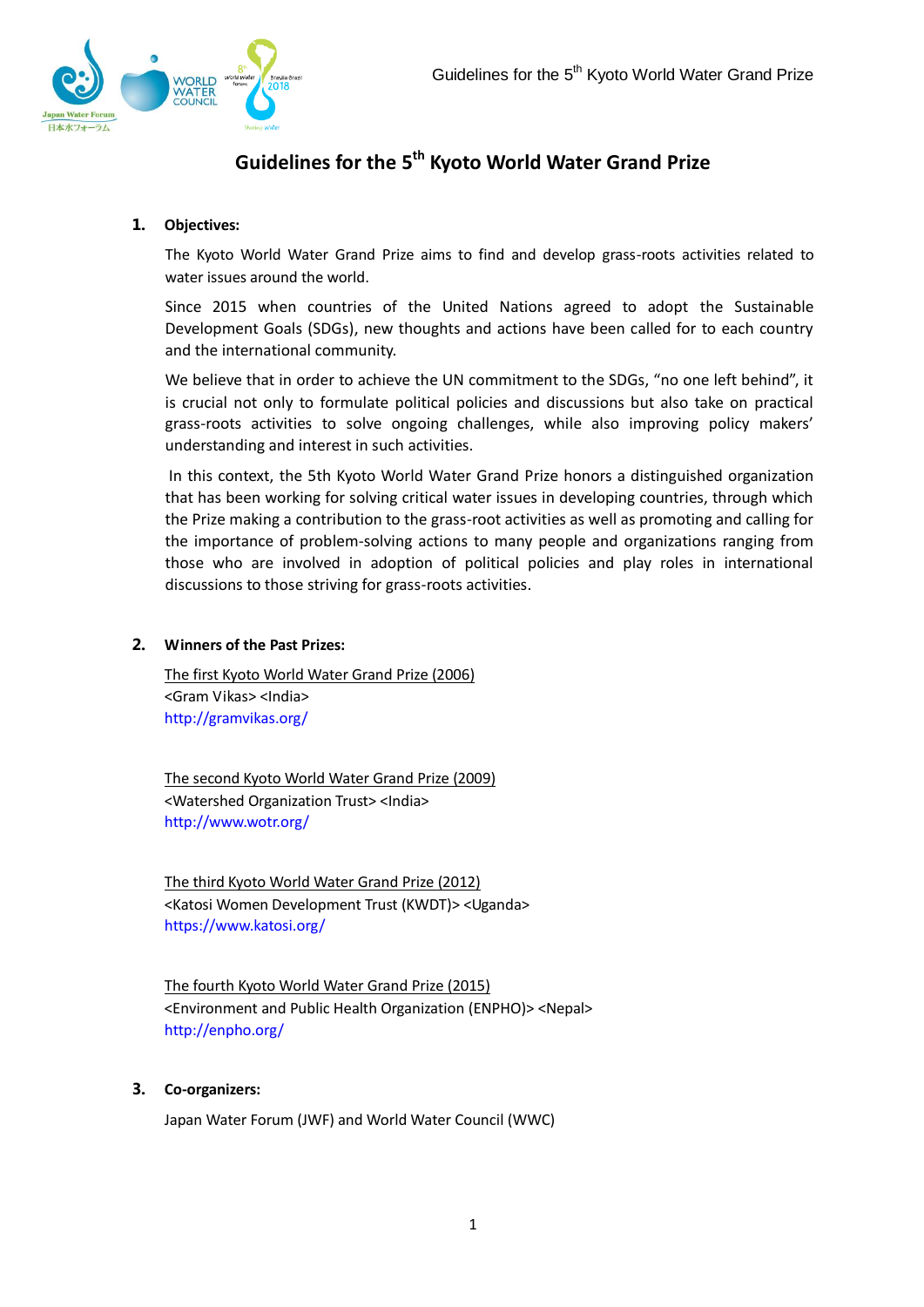

# **4. The prize:**

The winner of the prize will be awarded **2,000,000 JPY** (approximately **18,000 USD**\*), which should be used by the winning organization for implementing their project. The winning organization is requested to describe the details of project in the application form for the prize and report on the project to Japan Water Forum.

\*The total amount of the grant in UDS will fluctuate due to exchange rate.

#### **5. Sponsors:**

Japanese companies

## **6. Application period:**

Applications will be accepted only between **1st August and 29st September** 2017. Announcement of decision on the prize winner will be made on February, 2018.

## **7. Eligibility for entry:**

Any organization is eligible for the Prize with **the exception of**:

- National governments
- Local governments
- Commercial corporations
- Branch of International Aid Organization

#### **8. Criteria of evaluation:**

#### Organization

The organization implements grass-roots activities aiming at solving water-related problems which approach and outcomes of the activities could set a good example to others.

#### Project by means of the prize

The project contributes to solving the water-related problems at the grass-roots level.

The following are a few examples of the activities:

- 1. Construction/ repair of the rainwater harvesting tank, well, and water reservoir.
- 2. Installation of the small scale type water supply system.
- 3. Construction/ repair of the sanitation facility.
- 4. Maintenance/ improvement of the water resources environment.
- 5. Installation/ promotion of the water efficiency irrigation system.
- 6. Implementation of the Water-related disaster risk reduction/mitigation program.

7. Others.

**Validity**, **necessity**, **feasibility**, **efficiency**, **effectiveness** and **sustainability** would be assessed by the selection committee.